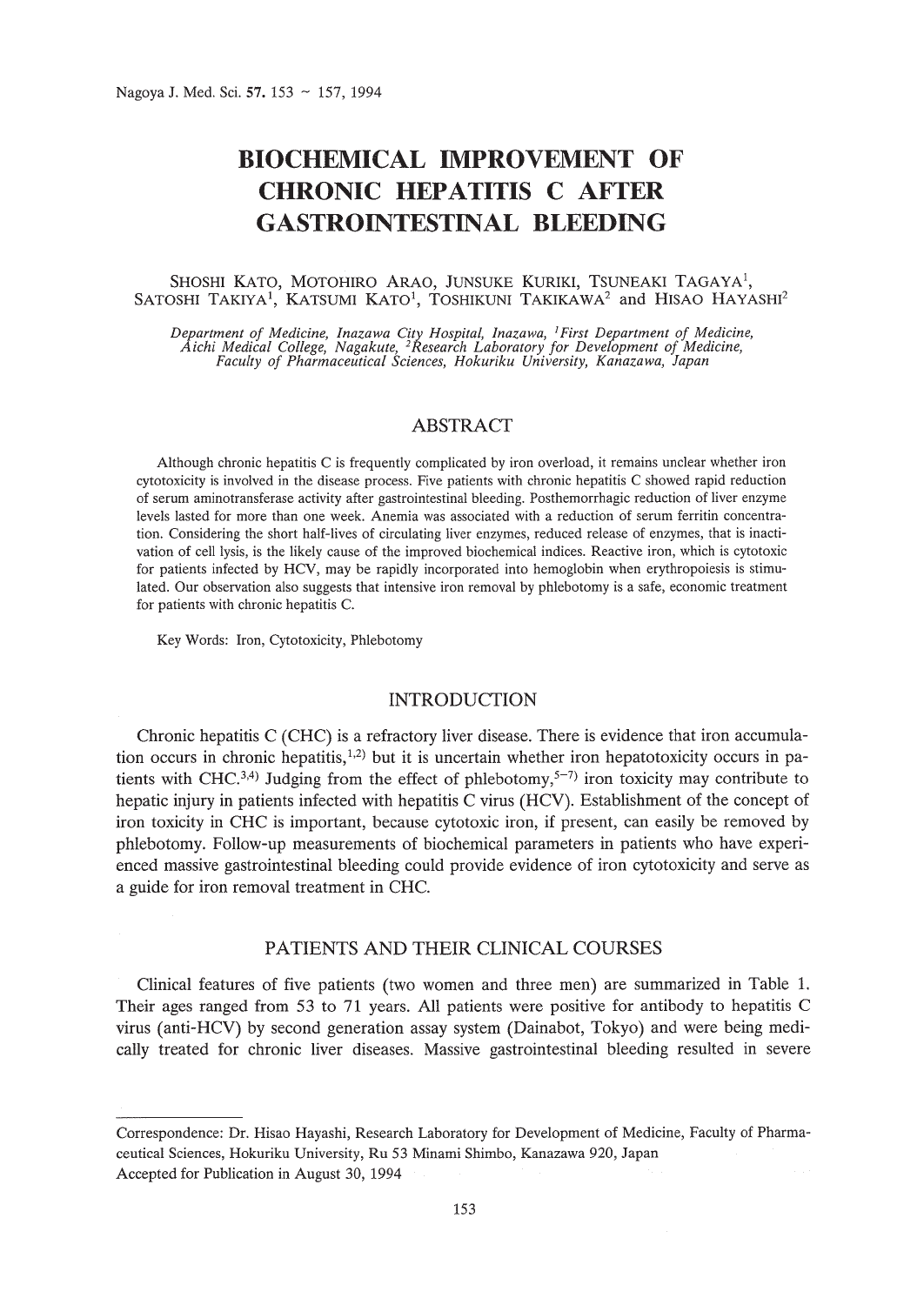| Patient | Age (yrs) | Gender | Diagnosis      | Gastrointestinal Bleeding | Transfusion |
|---------|-----------|--------|----------------|---------------------------|-------------|
|         | 56        | femal  | CAH            | gastritis                 | no          |
| 2       | 57        | male   | $LC$ $c$ $CAH$ | esophageal varices        | yes         |
| 3       | 71        | female | <b>CIH</b>     | anal fissure              | yes         |
| 4       | 53        | male   | $LC$ $c$ $CAH$ | esophageal varices        | no          |
| 5       | 58        | male   | cirrhosis      | duodenal ulcer            | no          |

Table 1. Clinical Features of Patients

CAH, chronic active hepatitis; LC  $c$  CAH, cirrhosis with chronic active hepatitis; CIH, chronic inactive hepatitis.

anemia, and four patients required hospitalization. Several units of blood were transfused in two patients who developed hypovolemic shock.

The first patient was a 56-year-old woman with chronic liver disease and hypertension. She had no history of major surgery, blood transfusion, or alcohol abuse. Histologic examination of the liver revealed chronic active hepatitis without histochemical iron deposits. Treatment with azathioprine, 50 mg, and ursodeoxycholic acid, 900 mg daily, was not sufficient to stabilize serum levels of aspartate aminotransferase (AST) and alanine aminotransferase (ALT). **In** the meantime, serum enzyme levels declined as mild anemia developed. Fecal test for human hemoglobin was positive. An upper gastrointestinal tract roentgenographic series and colonoscopy did not reveal open ulcer or malignancy. Anemia persisted for the next six months without serious sequelae. Results of a second liver biopsy were the same as those of the previous study.

The second patient was a 57-year-old man admitted to Gamagori City Hospital because of esophageal bleeding. He was a beer drinker with a history of blood transfusions for massive bleeding from a gastric ulcer. Liver biopsy specimens 10 months before the patient was admitted showed cirrhosis associated with chronic active hepatitis. Histochemical examination results did not show iron in the liver. The patient was treated with transfusions of concentrated red blood cells and endoscopic sclerotherapy for active bleeding from esophageal varices. Bleeding was completely stopped after another two courses of sclerotherapy. He was discharged one month later.

The third patient was a 71-year-old woman with massive bleeding from an anal fissure during hospitalization for chronic hepatitis and osteoporosis. She had no history of alcoholism or blood transfusion. Results of histologic examination one year before the bleeding episode showed chronic inactive hepatitis without histochemical iron deposits. The patient received multiple transfusions of concentrated red blood cells, and recovered from shock after 24 hours. Eight months later she was discharged without serious sequelae.

The fourth patient was a 53-year-old man with cirrhosis associated with chronic active hepatitis. His clinical course is shown in Fig. 1. Results of endoscopic examination showed esophageal varices with red color signs which were treated by endoscopic variceal ligation. A few hours after treatment, active bleeding occurred from the esophageal mucosa distal to the ligated lesions. Massive bleeding was effectively treated without blood transfusion. The patient received iron supplements for one week and was discharged one month later.

The fifth patient was a 58-year-old man with cirrhosis who was admitted to Inazawa City Hospital because of massive gastrointestinal bleeding. He had a history of thoracoplasty for tuberculosis and blood transfusions at the age of 20 years. Results of emergency endoscopy showed active bleeding from a duodenal ulcer and the presence of *Helicobactor pylori* infection.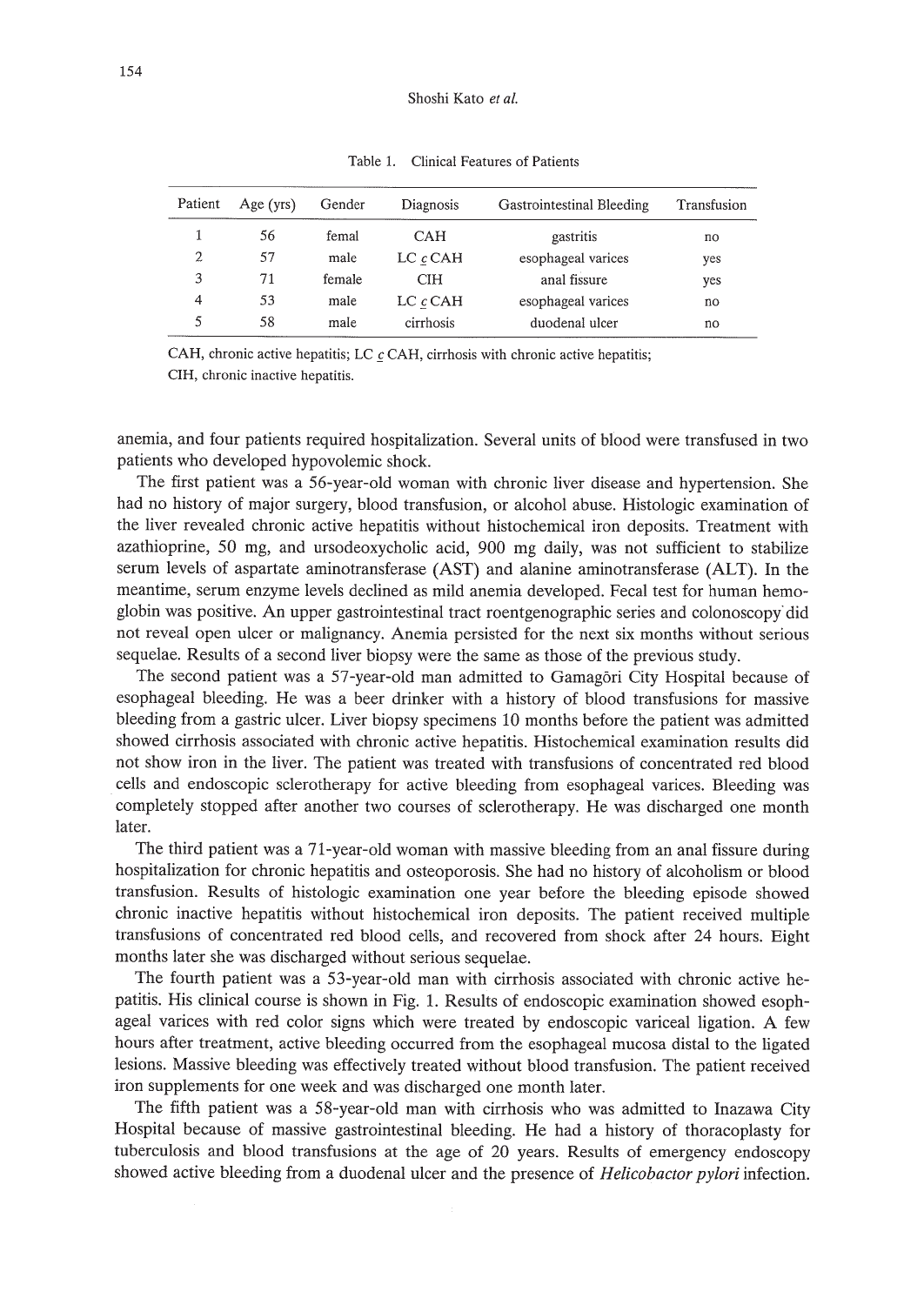

Fig. 1. Serum levels of aspartate aminotransferase (AST) and alanine aminotransferase (ALT) were reduced immediately after bleeding and remained low for more than 1 week. SFO, Saccharated ferric oxide.

Combined treatment with clarithromycin and lansoprazole was given during a one-month period of hospitalization. Posthemorrhagic anemia improved without blood transfusion or iron supplements.

# **LABORATORY TESTS**

One of the characteristic findings of blood biochemical tests after gastrointestinal bleeding was anemia, despite blood transfusions (Table 2). Hemoglobin concentrations remained below the baseline one month after the bleeding episodes. Serum levels of ALT were also reduced immediately after the episodes and remained low for more than one week in all patients (Table 3). The AST levels showed changes similar to those of the ALT levels. Serum levels of ferritin, iron

| Hemoglobin Concentrations $(g/dl)$ |                 |                         |                          |  |  |
|------------------------------------|-----------------|-------------------------|--------------------------|--|--|
| Patient                            | Before bleeding | One week after bleeding | One month after bleeding |  |  |
|                                    | 12.2            | 10.7                    | 10.8                     |  |  |
| 2                                  | 12.0            | 10.2                    | 11.5                     |  |  |
| 3                                  | 10.0            | 9.2                     | 9.3                      |  |  |
| 4                                  | 15.4            | 9.3                     | 12.4                     |  |  |
|                                    | 13.9            | 8.1                     | 12.4                     |  |  |

Table 2. Hemoglobin Concentrations  $(g/dl)$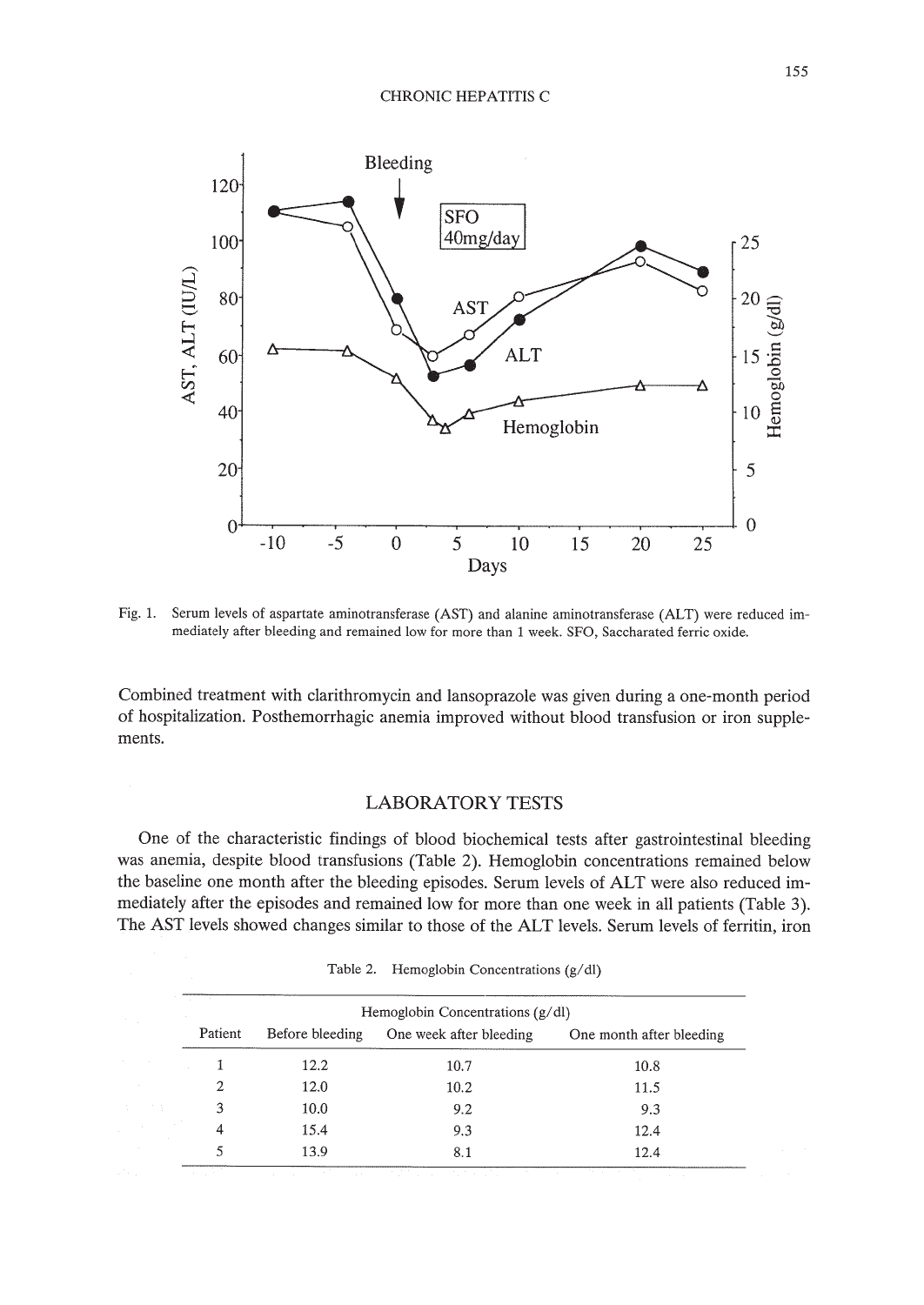| Serum Levels of Alanine Aminotransferase (IU/L) |                 |                         |                          |  |  |  |
|-------------------------------------------------|-----------------|-------------------------|--------------------------|--|--|--|
| Patient                                         | Before bleeding | One week after bleeding | One month after bleeding |  |  |  |
|                                                 | 118             | 79                      | 42                       |  |  |  |
| 2                                               | 91              | 58                      | 93                       |  |  |  |
| 3                                               | 134             | 58                      | 26                       |  |  |  |
| 4                                               | 114             | 53                      | 90                       |  |  |  |
|                                                 | 64              | 25                      | 32                       |  |  |  |

Table 3. Serum Levels of Alanine Aminotransferase (IU/L)

Table 4. Serum Levels of Iron Indices

| Serum Levels of Iron Indices |                         |                    |                      |                         |                    |                      |                      |
|------------------------------|-------------------------|--------------------|----------------------|-------------------------|--------------------|----------------------|----------------------|
| Patient                      | Before bleeding         |                    |                      | After bleeding          |                    |                      |                      |
|                              | Ferritin<br>$(\mu g/L)$ | Fe<br>$(\mu g/dl)$ | TIBC<br>$(\mu g/dl)$ | Ferritin<br>$(\mu g/L)$ | Fe<br>$(\mu g/dl)$ | TIBC<br>$(\mu g/dl)$ |                      |
|                              | 36                      | 71                 | 481                  | 12                      | 44                 | nd                   | (one month later)    |
| 2                            | 92                      | 135                | 336                  | 14                      | 90                 | 395                  | (seven months later) |
| 3                            | 131                     | 110                | 290                  | 60                      | 94                 | 317                  | (two months later)   |

TIBC, total iron binding capacity

nd, no determination

and total iron binding capacity were measured in pairs of pre- and posthemorrhagic sera from three patients using standard laboratory methods. Persistent anemia was associated with a reduction of ferritin concentration (Table 4). Iron indices did not support a diagnosis of hereditary hemochromatosis. Posthemorrhagic ferritin concentrations were normal in the other two patients. Both anti-HCY antibodies and HCY RNA persisted throughout the study.

# **DISCUSSION**

None of our patients had hemochromatosis, but they all had HCY-related chronic liver disorders without overt iron load. Our observation is of interest in terms of cytotoxicity in CHC. Reduction in circulating enzymes might be explained in part by hemodilution after massive bleeding. Considering the short half-lives of circulating liver enzymes, reduced release of enzymes indicating inactivation of hepatocyte necrosis is another likely explanation for the improved biochemical indices. Contribution of HCY may be negligible because repeated phlebotomies in patients affected the serum levels of HCY RNA only slightly.?)

Hepatotoxic iron may be detoxified in posthemorrhagic anemia. Farinati et al.<sup>3</sup>) postulated that HCY damage could be mediated, at least in part, by iron-activated free radical production. Stimulation of hemoglobin synthesis is a physiologic reaction to blood loss. Posthemorrhagic ferritin levels were compatible with a reduced body iron store. Therefore, it is likely that increased incorporation of iron into hemoglobin reduces iron stores, including hepatotoxic iron, after bleeding. The effect of phlebotomy was dependent on pretreatment disease activity rather than